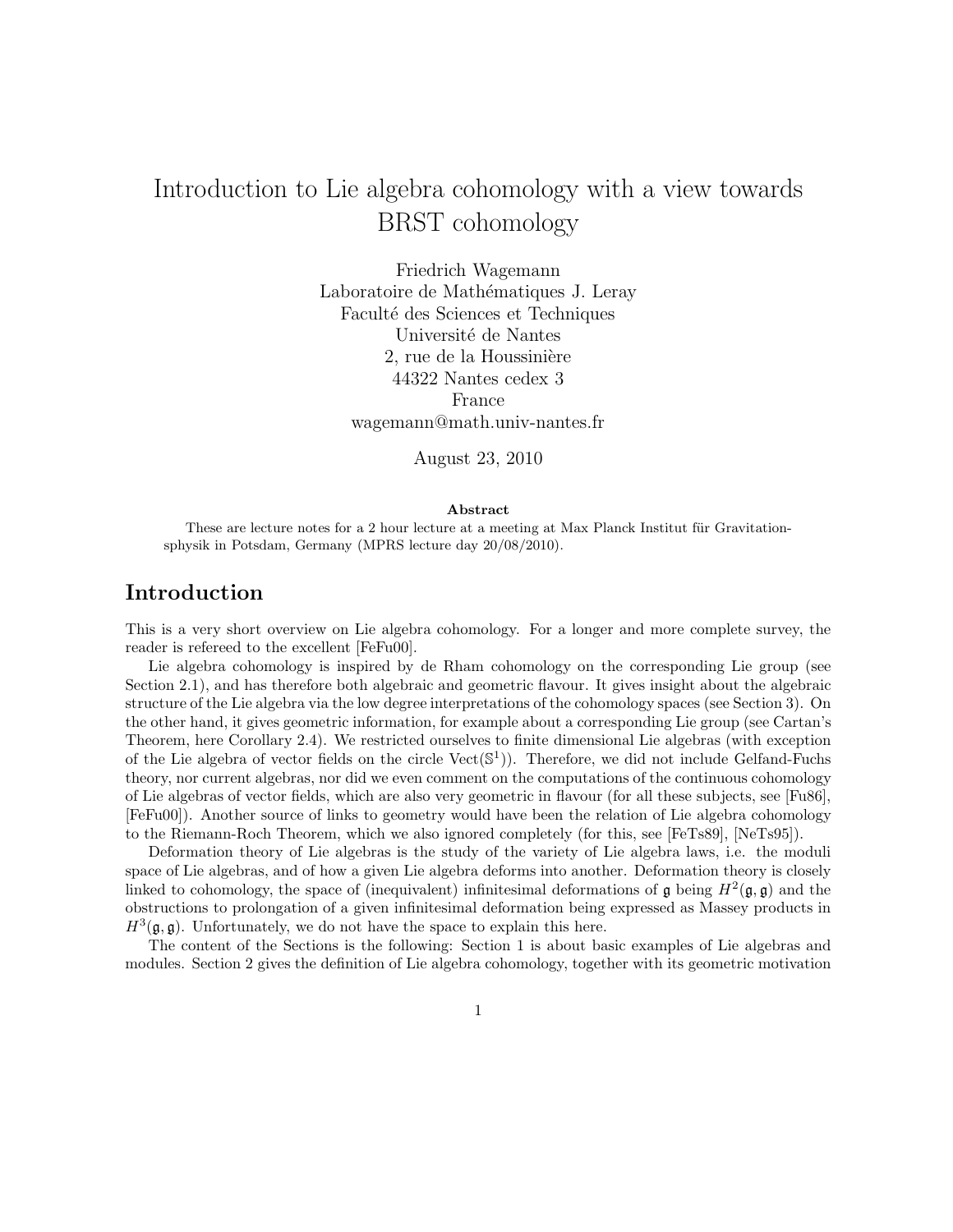and the derived functor approach. Unfortunately, we completely left out homology, and therefore did not talk about the Loday-Quillen Theorem or K-Theory. In Section 3, we give the standard low degree interpretations of the cohomology spaces. What is less standard is the part on the Virasoro algebra and the glimpse about the interpretation of  $H<sup>3</sup>$  by crossed modules. In Section 4, we talk about some standard computational methods. These are kind of too sophisticated for an introduction to Lie algebra cohomology, but the reader who wants to really compute cohomology spaces will have to draw on these. Section 5 gives some very classical results on finite dimensional Lie algebras, with the intention to show that semi-simple Lie algebras have "small", while nilpotent Lie algebras have "huge" cohomology. We also cite Kostant's Theorem, leading to links with representation theory. In Section 6 we conclude with a short overview on BRST quantization, based on [KoSt87].

# 1 Lie algebras and modules

Let  $\mathfrak g$  be a Lie algebra over a field k. We will always suppose k of characteristic zero. (Lie algebras over a field of characteristic  $p > 0$  together with their cohomology are still a different, very rich subject.)

- **Examples 1.1** (a) First of all, consider finite dimensional examples matrix Lie algebras.  $\mathfrak{g} = \mathfrak{gl}(n, k)$ (reductive Lie algebra),  $\mathfrak{g} = \mathfrak{sl}(n, k)$ ,  $\mathfrak{so}(n, k)$ ,  $\mathfrak{sp}(2n, k)$  (semisimple Lie algebras),  $\mathfrak{g} = \mathfrak{t}(n, k)$  (upper triangular matrices – a solvable Lie algebra).  $t(n, k) = \mathfrak{d}(n, k) \oplus \mathfrak{n}(n, k)$ , diagonal plus strictly upper triangular matrices.  $n(n, k)$  is a nilpotent Lie algebra.
- (b) Let X be a (finite dimensional) manifold, and denote by  $Vect(X)$  the Lie algebra of vector fields on X. For example,  $Vect(\mathbb{S}^1)$  is the Lie algebra of vector fields on the circle  $\mathbb{S}^1$ . As a space

$$
\text{Vect}(\mathbb{S}^1) \,=\, \{f(\theta)\frac{d}{d\theta} \,|\, f \in \mathcal{C}^\infty(\mathbb{S}^1)\}.
$$

The bracket reads

$$
\left[f(\theta)\frac{d}{d\theta},g(\theta)\frac{d}{d\theta}\right] = (fg' - gf')\frac{d}{d\theta}.
$$

Introducing the (topological) generators  $e_n := z^{n+1} \frac{d}{dz}$  with  $z = e^{i\theta}$ , the defining relations read

$$
[e_n, e_m] = (m - n)e_{n+m}.
$$

**Definition 1.2** A g-module is a k-vector space M together with a map  $g \otimes M \to M$ ,  $x \otimes m \mapsto x \cdot m \in M$ such that

$$
[x, y] \cdot m = x \cdot (y \cdot m) - y \cdot (x \cdot m)
$$

for all  $x, y \in \mathfrak{g}$  and all  $m \in M$ . In other words, the map  $\mathfrak{g} \to \text{End}(M)$ ,  $x \mapsto x$  is a homomorphism of Lie algebras.

**Example 1.3** The most important g-modules will be for us the *trivial module k*, i.e. the action reads  $x \cdot \lambda = 0$  for all  $\lambda \in k$  and all  $x \in \mathfrak{g}$ , and the *adjoint module*  $\mathfrak{g}$ , i.e.  $\mathfrak{g}$  acts on  $\mathfrak{g}$  by the adjoint action, i.e. by the bracket, and the action reads  $x \cdot y = [x, y]$  for all  $x, y \in \mathfrak{g}$ .

**Definition 1.4** The *universal enveloping algebra*  $U\mathfrak{g}$  of  $\mathfrak{g}$  is the following associative algebra:

$$
U\mathfrak{g} := T\mathfrak{g} / (x \otimes y - y \otimes x - [x, y], \forall x, y \in \mathfrak{g}).
$$

In other words,  $U\mathfrak{g}$  is the quotient of the tensor algebra  $T\mathfrak{g}$  on  $\mathfrak{g}$  by the ideal generated by the elements  $x \otimes y - y \otimes x - [x, y]$  for all  $x, y \in \mathfrak{g}$ .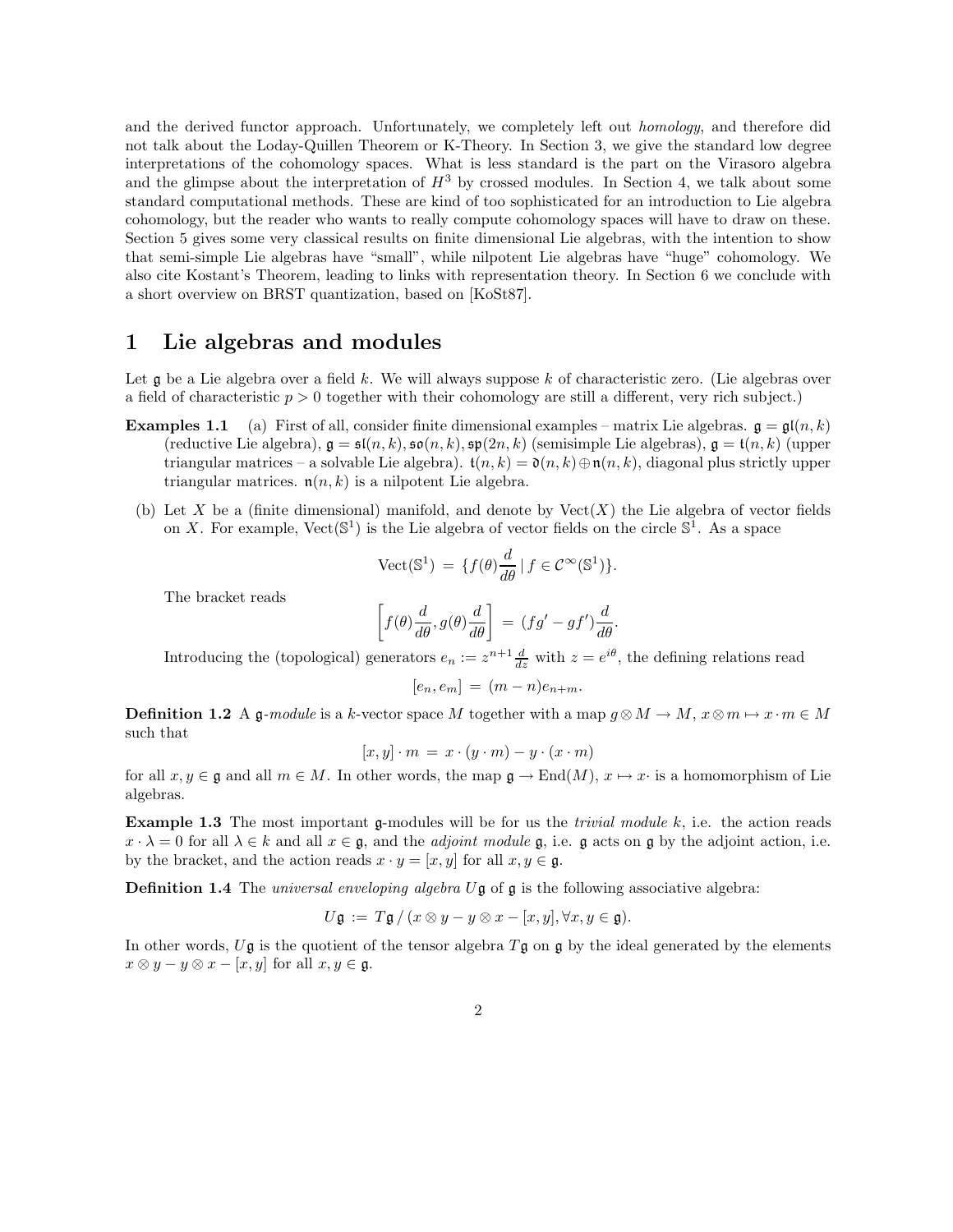The Lie algebra  $\mathfrak g$  may be regarded as included in  $U\mathfrak g$ , because no identifications take place on  $\mathfrak g$ . Recall that each associative algebra may be regarded as a Lie algebra with the bracket obtained by

antisymmetrizing the product. Then the *universal property* of  $U\mathfrak{g}$  reads as follows:

**Proposition 1.5** Given an associative algebra A and a Lie algebra morphism  $\varphi : \mathfrak{g} \to A$  into the underlying Lie algebra of A, there is a unique morphism of associative algebras  $\Phi: U\mathfrak{g} \to A$  such that  $\Phi|_{\mathfrak{g}} = \varphi.$ 

(This may be formulated as saying that the functor  $U$  is a left adjoint to the functor sending an associative algebra to its underlying Lie algebra.)

# 2 Lie algebra cohomology

Let  $\mathfrak g$  be a Lie algebra and M be a  $\mathfrak g$ -module. Define the space of p-cochains on  $\mathfrak g$  with values/coefficients in M to be

$$
C^p(\mathfrak{g},M) := \text{Hom}_k(\Lambda^p \mathfrak{g},M),
$$

the space of p-linear alternating maps from  $\mathfrak g$  to M, where for  $p = 0$  we set  $C^0(\mathfrak g,M) = M$ . Let  $c \in C^p(\mathfrak{g}, M)$ . Define  $dc \in C^{p+1}(\mathfrak{g}, M)$  by

$$
dc(x_1,...,x_{p+1}) = \sum_{\substack{1 \leq i < j \leq p+1}} (-1)^{i+j} c([x_i, x_j], x_1,..., \hat{x_i}, ..., \hat{x_j}, ..., x_{p+1}) + \sum_{i=1}^{p+1} (-1)^{i+1} x_i \cdot c(x_1,..., \hat{x_i}, ..., x_{p+1})
$$

The thus constructed cochain complex  $(C^*(\mathfrak{g},M),d)$  is called the Chevalley-Eilenberg complex. It computes the Lie algebra cohomology.

Denote as usual by

$$
Z^p(\mathfrak{g},M) := \{c \in C^p(\mathfrak{g},M) \, | \, dc = 0\}
$$

the space of p-cocycles, and by

$$
B^p(\mathfrak{g},M) := \{c \in C^p(\mathfrak{g},M) \mid \exists c' \in C^{p-1}(\mathfrak{g},M) : c = dc'\}
$$

the space of p-coboundaries. Then we define the pth *cohomology space* of  $\mathfrak g$  with values/coefficients in M as the quotient vector space

$$
H^p(\mathfrak{g},M) := Z^p(\mathfrak{g},M) / B^p(\mathfrak{g},M).
$$

Remark 2.1 For infinite dimensional Lie algebras, the cochain spaces are very big and the cohomology is usually infinite dimensional, and thus meaningless. This can be remedied for topological Lie algebra (such as, for example, Lie algebras of vector fields) and topological g-modules by taking into account the topology: taking the topological tensor product (usually the  $\pi$ -tensor product) and restricting to continuous linear maps. This leads then to continuous cohomology, also called Gelfand-Fuchs cohomology, for which the interested reader is invited to consult [Fu86].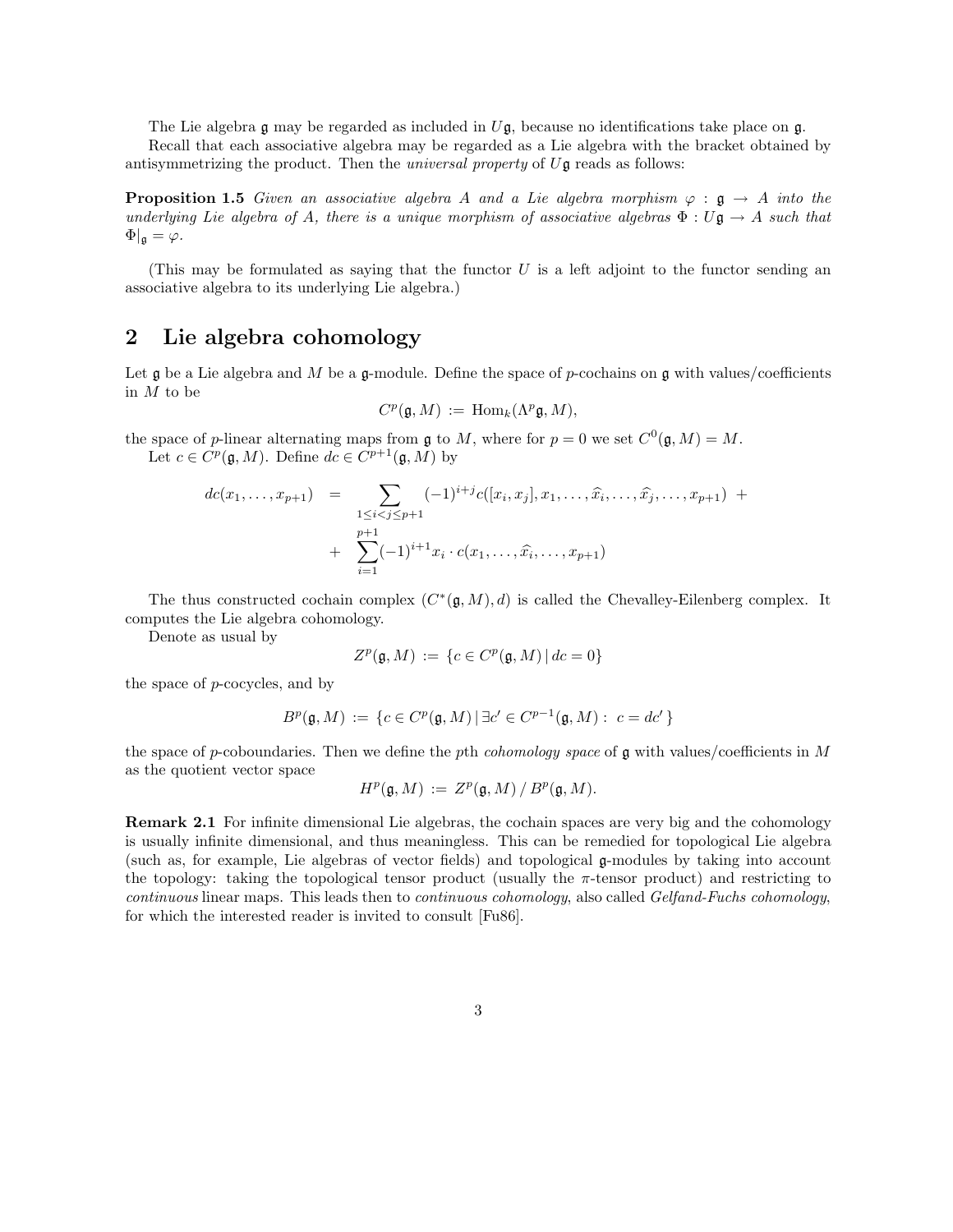#### 2.1 Motivation of Lie algebra cohomology by de Rham cohomology

Let G be a connected Lie group with Lie algebra g (and suppose for the moment M trivial, i.e.  $M = \mathbb{R}$ ) with the trivial action.) Let  $\omega \in \Omega^p(G)$  be a differential p-form on G. Then the Cartan formula for the exterior differential reads

$$
d\omega(X_1, ..., X_{p+1}) = \sum_{\substack{1 \leq i < j \leq p+1}} (-1)^{i+j} \omega([X_i, X_j], X_1, ..., \widehat{X_i}, ..., \widehat{X_j}, ..., X_{p+1}) + \sum_{i=1}^{p+1} (-1)^{i+1} X_i \cdot \omega(X_1, ..., \widehat{X_i}, ..., X_{p+1})
$$

Here  $X_i$  are vector fields on G, and the bracket is the bracket of vector fields, while the action  $X_i$ .  $\omega(X_1,\ldots,X_i,\ldots,X_{p+1})$  denotes the Lie derivative. This formula for the exterior differential was the starting point of Lie algebra cohomology.

In order to catch the exact relation of Lie algebra cochains to differential forms, introduce the following. Here M denotes a  $\mathfrak{g}$ -module which also admits a smooth group action of G which differentiates to the given g-module structure.

**Definition 2.2** A p-form  $\omega \in \Omega^p(G, M)$  (differential forms with values in the vector space M) is called equivariant if for all  $q \in G$ ,

$$
\lambda_g^*\omega = \rho(g) \circ \omega.
$$

Here  $\lambda_q$  is left translation on the group G and  $\rho: G \times M \to M$  is the smooth group action of G on M. Denote the subspace of equivariant forms by  $\Omega^p(G,M)$ <sup>eq</sup>  $\subset \Omega^p(G,M)$ .

**Proposition 2.3 (Lemma B.5 in [Ne04])** The evaluation at  $1 \in G$ 

$$
\mathrm{ev}_1:\Omega^p(G,M)^{\mathrm{eq}}\to C^p(\mathfrak{g},M)
$$

defines an isomorphism of the (de Rham) complex of equivariant M-valued differential forms on G to the complex of M-valued Lie algebra cochains.

**main idea of the proof:** recall that  $\mathfrak{g}$  may be seen as the left-invariant vector fields on G. Exactly in the same way as a left-invariant field is determined by its value at  $1 \in G$ , an equivariant form has the same property.

Corollary 2.4 (Cartan's Theorem) Let G be a connected compact Lie group. Then

$$
H^*_{\mathrm{dR}}(G) \,\cong\, H^*(\mathfrak{g}, \mathbb{R}) \,\cong\, \mathrm{Inv}_G \Lambda^p(\mathfrak{g}^*).
$$

main idea of the proof: in addition to the Proposition, one uses that on a compact group, integration over the group renders differential forms invariant. Observe that equivariance means here invariance, because the module is trivial.  $\Box$ 

A full proof of Cartan's theorem may be found in Ch. V.12 in [Bre93] and in Section 2.3.5 in [GuRo07].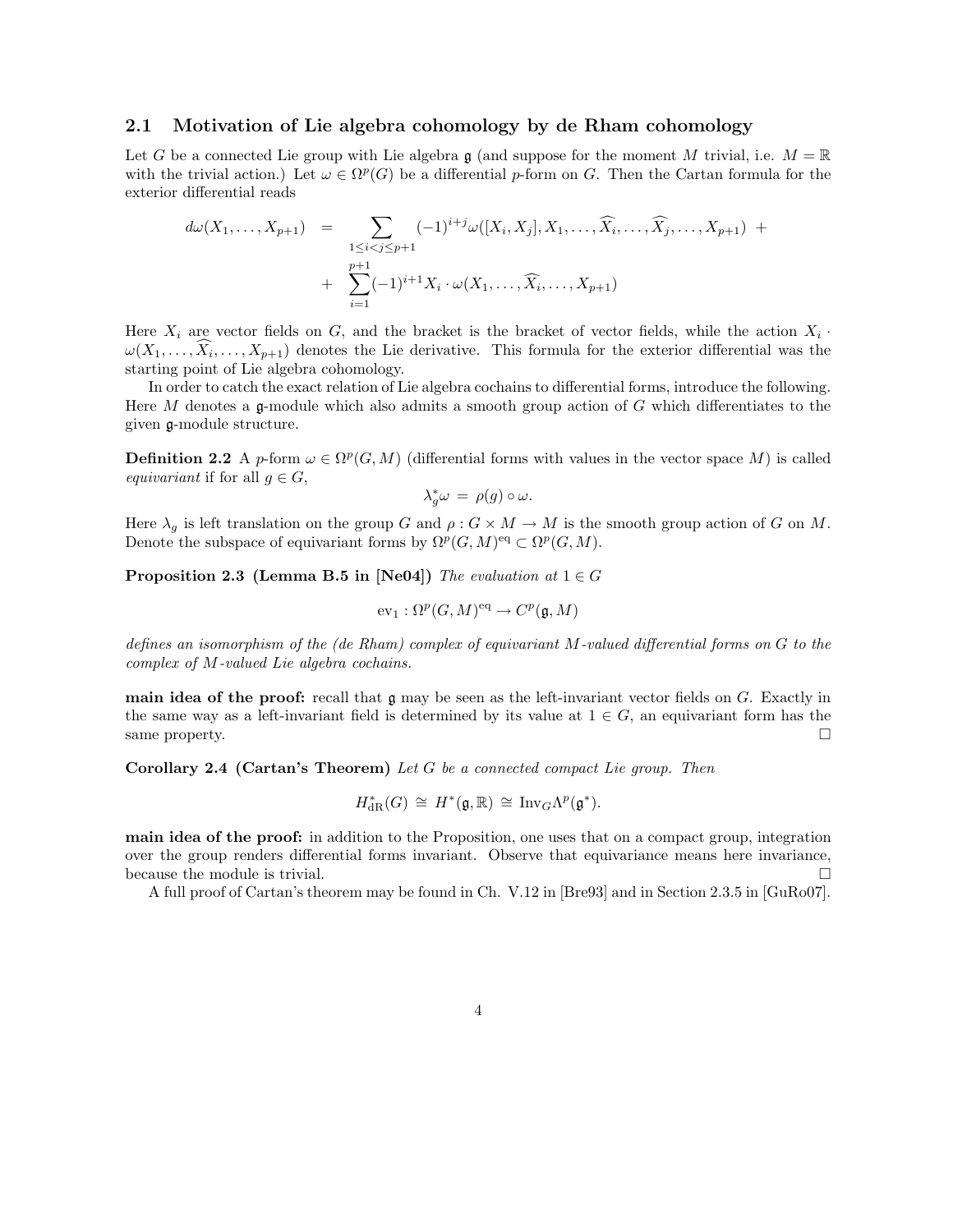#### 2.2 Derived functor approach to cohomology

Lie algebra cohomology is the derived functor of the functor of invariants

$$
M \mapsto M^{\mathfrak{g}} := \{ m \in M \, | \, \forall x \in \mathfrak{g} : x \cdot m = 0 \},
$$

and can thus be described as an Ext-functor:

$$
H^*(\mathfrak{g},M) \,=\, \operatorname{Ext}^*_{U\mathfrak{g}}(k,M).
$$

This follows from the fact that  $M^{\mathfrak{g}} = \text{Hom}_{U_{\mathfrak{g}}}(k, M)$  and that the Koszul complex is a resolution of the trivial  $\mathfrak g$ -module  $k$ . More precisely:

**Proposition 2.5** The augmentation map  $U\mathfrak{g} \to k$  induces a quasiisomorphism  $\Lambda^* \mathfrak{g} \otimes U\mathfrak{g} \to k$ . This exhibits the Koszul complex

$$
\Lambda^p \mathfrak{g} \otimes U \mathfrak{g} \to \Lambda^{p-1} \mathfrak{g} \otimes U \mathfrak{g} \quad , \qquad x_1 \wedge \ldots \wedge x_p \otimes u \mapsto \sum_{i=1}^p (-1)^i x_1 \wedge \ldots \wedge \widehat{x_i} \wedge \ldots \wedge x_p \otimes x_i u +
$$

$$
+ \sum_{1 \leq i < j \leq p} (-1)^{i+j+1} [x_i, x_j] \wedge x_1 \wedge \ldots \wedge \widehat{x_i} \wedge \ldots \wedge \widehat{x_j} \ldots \wedge x_p \otimes u
$$

as a projective resolution of the trivial  $\mathfrak g$ -module  $k$ .

Now compute the derived functor: apply the functor  $\text{Hom}_{U\mathfrak{g}}(-, M)$  to the resolution  $U\mathfrak{g} \otimes \Lambda^*\mathfrak{g} \to k$ . Simplifying

$$
\operatorname{Hom}_{U\mathfrak{g}}(U\mathfrak{g}\otimes\Lambda^*\mathfrak{g},M)\,\cong\,\operatorname{Hom}_k(\Lambda^*\mathfrak{g},M),
$$

one obtains the above Chevalley-Eilenberg complex for Lie algebra cohomology.

**Remark 2.6** Note that  $Ext^*_{U\mathfrak{g}}(k,M)$  is in general *not* the Hochschild cohomology of the associative algebra Ug. By definition, for a Ug-bimodule M, this is  $Ext^*_{U_{\mathfrak{g}} \otimes (U_{\mathfrak{g}})^{\text{opp}}}(k,M)$ . The link to Lie algebra cohomology is then

$$
H^*(\mathfrak{g},M^{\mathrm{ad}})\,\cong\,\operatorname{Ext}^*_{U\mathfrak{g}\otimes (U\mathfrak{g})^{\mathrm{opp}}}(k,M),
$$

where for a Ug-bimodule M,  $M^{\text{ad}}$  denotes the g-module M with the action  $x \cdot m = xm-mx$  for all  $x \in \mathfrak{g}$ and all  $m \in M$ .

For more informations about this abstract side of cohomology, we invite the reader to consult the standard references [CaEi56], [Lo98], [We94].

# 3 Low degree cohomology spaces

We have seen a geometric motivation for the definition of Lie algebra cohomology. An algebraic motivation is the interpretation of the low degree cohomology spaces in terms of algebraic properties of the Lie algebra, which makes the cohomology spaces interesting invariants to compute.

These and more interpretations may be found in [Fu86] (without  $H^3$ ).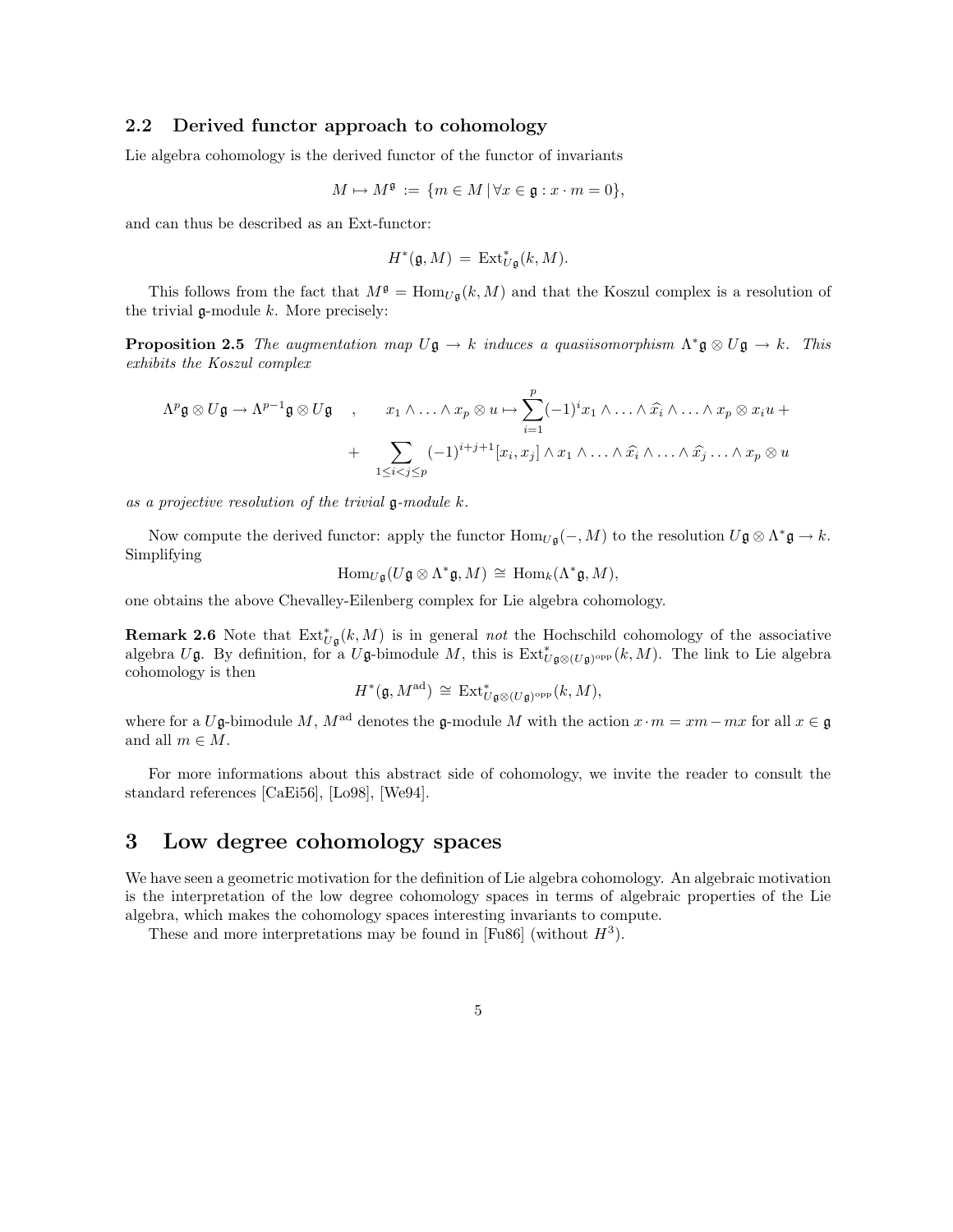#### **3.1** Degree 0

$$
H^{0}(\mathfrak{g},M) = Z^{0}(\mathfrak{g},M) = \{ m \in M \, | \, dc = 0 \} = \{ m \in M \, | \, \forall x \in \mathfrak{g} : x \cdot m = 0 \} = M^{\mathfrak{g}}.
$$

Example:  $\mathfrak{so}(3,\mathbb{R})$  acts on  $\mathbb{R}^3$  as infinitesimal rotations. It is easy to see (writing down elements of  $\mathfrak{so}(3,\mathbb{R})$  as antisymmetric  $3 \times 3$  matrices) that  $(\mathbb{R}^3)^{\mathfrak{so}(3,\mathbb{R})} = \{0\}$ . This is compatible with our intuition, as the only invariant vector under rotations is the origin.

#### 3.2 Degree 1

$$
H^1(\mathfrak{g},M) = Z^1(\mathfrak{g},M)/B^1(\mathfrak{g},M) = \mathrm{Der}(\mathfrak{g},M)/\mathrm{PDer}(\mathfrak{g},M),
$$

with

$$
\mathrm{Der}(\mathfrak{g},M) := \{ f \in \mathrm{Hom}_k(\mathfrak{g},M) \, | \, \forall x,y \in \mathfrak{g} : f([x,y]) = x \cdot f(y) - y \cdot f(x) \},
$$

and

$$
\mathrm{PDer}(\mathfrak{g},M) := \{ f \in \mathrm{Hom}_k(\mathfrak{g},M) \, | \, \exists m \in M : \forall x \in \mathfrak{g} : f(x) = x \cdot m \}.
$$

One of the most important cases is here  $M = \mathfrak{g}$  with the adjoint action, where

$$
\text{Der}(\mathfrak{g}, \mathfrak{g}) = \text{Der}(\mathfrak{g}) = \{ D \in \text{Hom}_k(\mathfrak{g}, \mathfrak{g}) \mid \forall x, y \in \mathfrak{g} : D([x, y]) = [D(x), y] + [x, D(y)] \}
$$

is the Lie algebra of (all) derivations of  $\mathfrak{g}$ , and where PDer $(\mathfrak{g}, \mathfrak{g})$  is the ideal of inner derivations, i.e.  $PDer(\mathfrak{g}, \mathfrak{g}) = \mathrm{ad}_{\mathfrak{g}}$ . The quotient space is then

$$
H^1(\mathfrak{g},\mathfrak{g})\,=\,\mathrm{Out}(\mathfrak{g}),
$$

the Lie algebra of outer derivations of g.

Another very important case is  $M = k$  with the trivial action. Here

$$
H^1(\mathfrak{g},k) = \{ f \in \text{Hom}_k(\mathfrak{g},k) \, | \, \forall x,y \in \mathfrak{g} : f([x,y]) = 0 \} / \{0\} = (\mathfrak{g}/[\mathfrak{g},\mathfrak{g}])^*.
$$

**Example:** consider  $\mathfrak{sl}(2,\mathbb{C}) = \langle e, f, h \rangle$  with the standard generators

$$
e = \left(\begin{array}{cc} 0 & 1 \\ 0 & 0 \end{array}\right), \quad f = \left(\begin{array}{cc} 0 & 0 \\ 1 & 0 \end{array}\right), \quad h = \left(\begin{array}{cc} 1 & 0 \\ 0 & -1 \end{array}\right).
$$

The bracket relations are well known:  $[e, f] = h$ ,  $[h, e] = 2e$ ,  $[h, f] = -2f$ . This shows easily that  $H^1(\mathfrak{sl}(2,\mathbb{C}),\mathfrak{sl}(2,\mathbb{C})) = \{0\},\$ i.e. all derivations are inner, and that  $H^1(\mathfrak{sl}(2,\mathbb{C}),k) = \{0\}.$  Actually, we shall state later a theorem which implies that  $H^1$  of  $\mathfrak{sl}(2,\mathbb{C})$  with values in any finite dimensional module is trivial.

#### 3.3 Degree 2

**Definition 3.1** A short exact sequence of Lie algebras  $0 \to M \stackrel{i}{\to} \mathfrak{e} \stackrel{\pi}{\to} \mathfrak{g} \to 0$  is called an *abelian* extension of  $\mathfrak g$  by M in case  $i(M)$  is abelian. Two such abelian extensions  $\mathfrak e$  and  $\mathfrak e'$  of  $\mathfrak g$  by M are called equivalent in case the following diagram is commutative: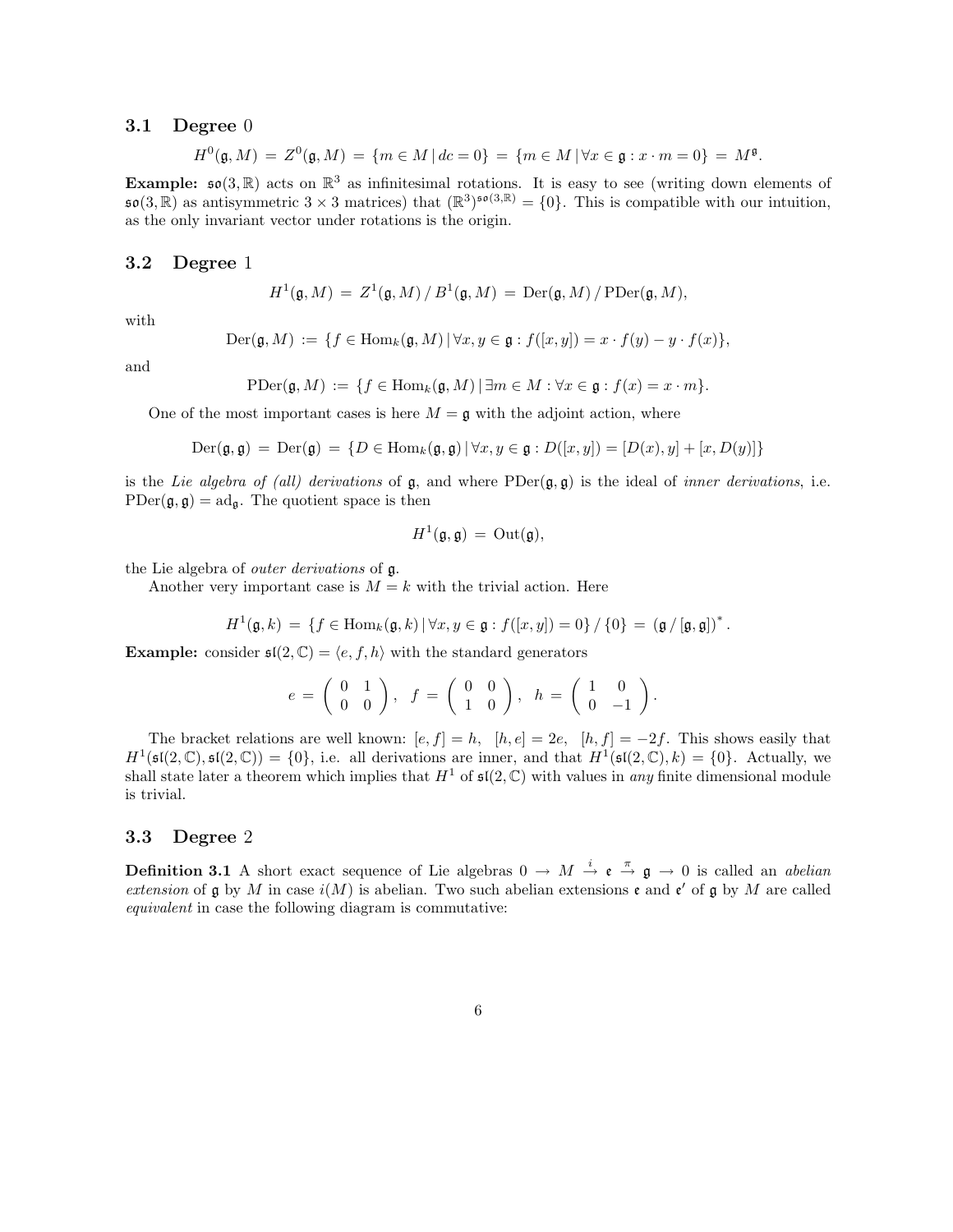

In this case,  $\varphi$  is necessarily an isomorphism. Denote by Ext $(\mathfrak{g}, M)$  the set (actually an abelian group) of equivalence classes of abelian extensions of  $\mathfrak g$  by  $M$ .

#### Theorem 3.2

$$
H^2(\mathfrak{g},M) \,\cong\, \mathrm{Ext}(\mathfrak{g},M).
$$

**sketch of proof:** in one direction, associate to a given 2-cocycle c the extension  $e_c := M \oplus \mathfrak{g}$  (as vector spaces) with the bracket

$$
[(a, x), (b, y)] = (x \cdot b - y \cdot a + c(x, y), [x, y]).
$$

In the other direction, choose a linear section  $s : \mathfrak{g} \to \mathfrak{e}$  of  $\pi$ . The default of s being a Lie algebra morphism gives a cocycle:

$$
c(x, y) := s([x, y]) - [s(x), s(y)],
$$

for all  $x, y \in \mathfrak{g}$ . As ker( $\pi$ ) = im(i), c takes its values in  $i(M) \cong M$ .

A full proof of this theorem together with the same theorem for Lie groups and the relations between the two may be found in [Ne04].

In each abelian extension  $\epsilon$  of g by M, the bracket on  $\epsilon$  induces an action of g on M by lifting elements of  $\frak g$  to  $\frak e$  and bracketing them with elements of  $i(M)$ . (If the g-module M is given, we require that this action coincides with the given one.)

**Definition 3.3** An abelian extension where the action of  $\mathfrak{g}$  on M is trivial is called a *central extension*. Indeed, in this case  $i(M)$  is central in  $\mathfrak{e}$ .

The most important reason why central extensions are important to physics, is contained in the next corollary. Recall that a projective representation of a group G on a vector space V is a map  $\rho: G \to Gl(V)$ such that

$$
\rho(x)\rho(y) = c(x,y)\rho(xy).
$$

Actually, this is the same as a group homomorphism  $G \to PGl(V)$ .

- **Theorem 3.4** (a) The map  $c: G \times G \to k^*$  which is associated to a projective representation  $\rho: G \to$  $Gl(V)$  is a group cocycle.
	- (b) The two cocycles c and c' which are associated to different lifts  $G \to Gl(V)$  of the same projective representation  $G \to PGl(V)$  are cohomologuous.
	- (c) If the cocycle c is a coboundary, the projective representation is equivalent to a linear representation.

**Corollary 3.5** Each projective representation of G corresponds to a central extension  $\widehat{G}$  of G and a linear representation of  $G$ .

An analoguous theorem holds true for Lie algebras and central extensions of Lie algebras. This material together with full proofs may be found in Section 2.6.2 of [GuRo07].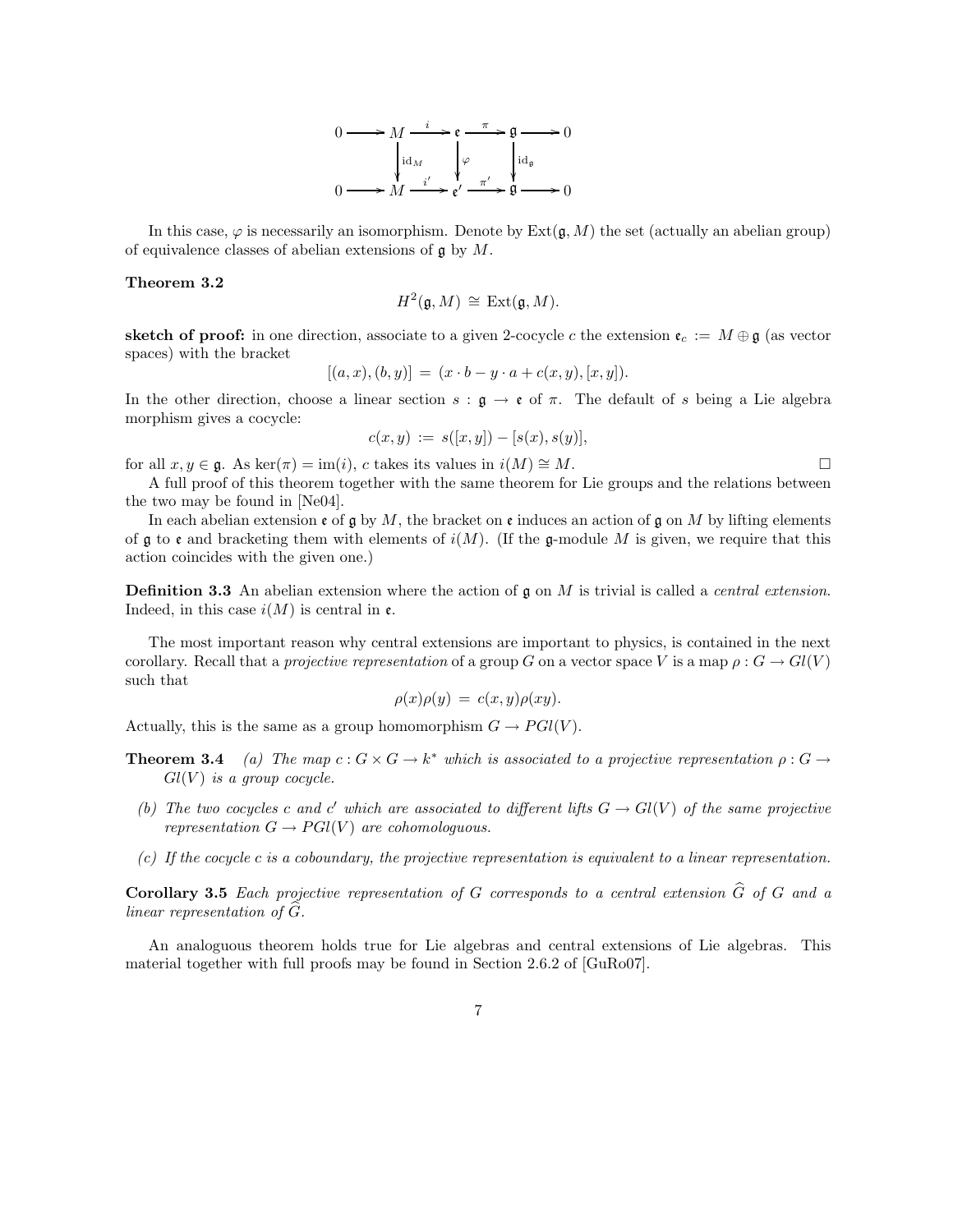Remark 3.6 Projective representations abound in quantum physics due to the correspondence between physical states and wave functions: two wave functions  $\psi_1$  and  $\psi_2$  represent the same physical state in case  $\psi_1 = \lambda \psi_2$  for some  $\lambda \neq 0$ . In the same vein, a typical **example** of a central extension is the Heisenberg algebra, i.e. the 3-dimensional Lie algebra generated by x, y and z with the (only non-trivial) bracket  $[x, y] = z$ . It is therefore a 1-dimensional central extension of the abelian 2-dimensional Lie algebra in  $x$  and  $y$ .

# 3.4 On the central extension of  $Vect({\mathbb{S}}^1)$

The Lie algebra  $Vect(\mathbb{S}^1)$  possesses a (unique, up to equivalence) 1-dimensional central extension, called the Virasoro algebra. This may be seen by direct computations (taking into account that we are here computing Gelfand-Fuchs cohomology and that we only need the degree 0 subcomplex (due to Theorem (4.3), i.e. the relevant cochain space is just

$$
\bigoplus_{p=0}^{\infty} \mathbb{C} \epsilon^p \wedge \epsilon^{-p},
$$

where  $\epsilon^i$  denotes the generator which is dual to  $e_i$ . See the computation in Section 4.2.4 of [GuRo07].) The standard Virasoro cocycle reads:

$$
c(e_n, e_m) = \frac{1}{12}(n^3 - n)\delta_{n+m,0}
$$

The term  $n^3\delta_{n+m,0}$  is the important part, while  $n\delta_{n+m,0}$  is actually a coboundary and the factor  $\frac{1}{12}$  is a normalization factor.

Another cocycle generating (a non-zero multiple of) the same cohomology class is the Gelfand-Fuchs cocycle which reads as

$$
\omega(f,g) = \int_{\mathbb{S}^1} \left| \begin{array}{cc} f' & g' \\ f'' & g'' \end{array} \right|.
$$

This expression of the cocycle comes up in Gelfand-Fuchs' computation of the continuous cohomology of Vect( $\mathbb{S}^1$ ). It takes into account the knowledge of the cohomology of the Lie algebra of formal vector fields on R, together with the Gelfand-Fuchs spectral sequences. All this is explained in [Fu86].

Actually, the Gelfand-Fuchs cocycle is the fiber integral over the Godbillon-Vey cocycle, but this is different story (see for example [Wa06]).

We will take here a different point of view: using the above corollary, the Virasoro algebra appears naturally when one tries to define a representation of  $Vect(\mathbb{S}^1)$  on the standard fermionic Fock space. This is the point of view of the central extension of  $Vect(\mathbb{S}^1)$  as an *anomaly* which comes up in second quantization.

Let E be a graded vector space,  $E = \langle f_i | i \in \mathbb{Z} \rangle$ . Define the space of semi-infinite forms  $\Lambda^{\frac{\infty}{2}}E$  to be

$$
\Lambda^{\frac{\infty}{2}}E := \{f_{i_0} \wedge f_{i_1} \wedge f_{i_2} \wedge \ldots \mid (i_n) \text{ decreasing}, \exists N : i_{n+1} = i_n - 1 \ \forall n \ge N\}.
$$

Other names of this space are *fermionic Fock space* or *Dirac's sea/ocean*. A semi-infinite form  $v \in \Lambda^{\frac{\infty}{2}}E$ has charge m in case there exists N such that for all  $n \geq N$ ,  $i_n = m - n$ . Define the energy of a v of charge m to be

$$
En(v) = \sum_{n=0}^{\infty} i_n + n - m.
$$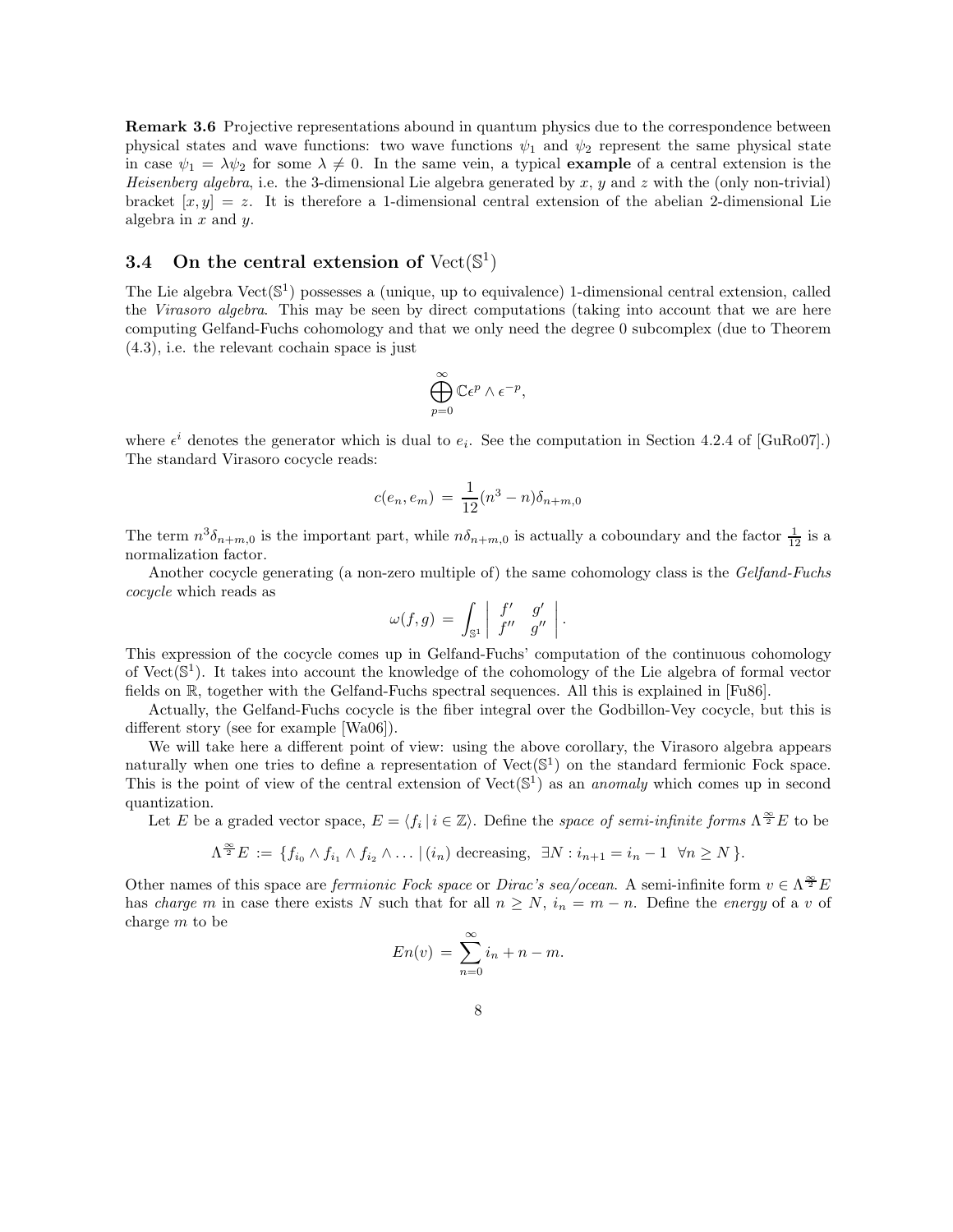Note that this is a finite sum. For an arbitrary  $v$ , the notion of energy extends by linearity, because each  $v$  is sum of elements of fixed charge.

The name "Dirac's ocean" is justified by *Dirac's formula* for the energy: let v be of charge 0. Then we have

$$
En(v) = \sum_{i_n>0} i_n - \sum_{j_k\leq 0, j_k\neq i_n\forall n} j_k.
$$

Read this formula as stating that the energy of  $v$  is given as the sum over all positive indices/modes minus all negative indices/modes which do not appear. This illustrates the idea that the absence of a mode is a mode of negative energy.

Coming back to Vect( $\mathbb{S}^1$ ), we choose  $E = \text{Vect}(\mathbb{S}^1)$ , denoting its elements still  $f_j$ . We want to extend the adjoint action of Vect( $\mathbb{S}^1$ ) on E (i.e.  $e_i \cdot f_j = (j-i)f_{i+j}$ ) to the space of semi-infinite forms  $\Lambda^{\frac{\infty}{2}}E$ . This works rather nicely for indices not involving 0; one simply extends by derivation (like the Lie derivative). Then one gets

$$
e_i \cdot (e_j \cdot v) - e_j \cdot (e_i \cdot v) = [e_i, e_j] \cdot v,
$$

but only if  $i \neq 0$ ,  $j \neq 0$  and  $i+j \neq 0$ . Trying to extend this to  $e_0$  using  $[e_{-1}, e_1] = 2e_0$  and  $[e_{-2}, e_2] = 4e_0$ leads to different results. The upshot of this discussion is that the adjoint representation of  $Vect({\mathbb{S}}^1)$  on itself extends to a *projective representation* and that the corresponding central extension of  $Vect(\mathbb{S}^1)$  is the Virasoro algebra. Details for this computation may be found in [GuRo07] §7.3, p. 495 (take  $\mu = 0$ and  $\lambda = -1$  for adjoint coefficients).

This result is due to Feigin [Fe84] and is crucial in the later treatment of BRST cohomology.

#### 3.5 Degree 3

For degree 3, the picture is very similar to degree 2 (and permits a glimpse on the interpretation of arbitrary degree cohomology spaces). Here,  $H^3(\mathfrak{g}, M)$  is isomorphic to the set/abelian group of equivalence classes of crossed modules with cokernel g and kernel M.

**Definition 3.7** A crossed module of Lie algebras is a homomorphism of Lie algebras  $\mu : \mathfrak{m} \to \mathfrak{n}$  together with an action of  $\mathfrak n$  on  $\mathfrak m$  by derivations, denoted by  $m \mapsto n \cdot m$ , such that for all  $m, m' \in \mathfrak m$  and all  $n \in \mathfrak n$ 

(a) 
$$
\mu(n \cdot m) = [n, \mu(m)]
$$

(b)  $\mu(m) \cdot m' = [m, m']$ .

The requirements (a) and (b) imply that the cokernel of  $\mu$ , denoted  $\mathfrak{g}$ , is a Lie algebra, that the kernel of  $\mu$ , denoted M, is a central ideal, and that  $\mathfrak g$  acts on M. Therefore a crossed module corresponds to a 4-term exact sequence of Lie algebras

$$
0 \to M \to \mathfrak{m} \to \mathfrak{n} \to \mathfrak{g} \to 0,
$$

and one may associate to this a 3-cocycle by iterating the procedure of Section 3.3.

References for the degree 3 case are [Ne06] and [Wa06]. For physicists, it might be interesting to note that degree 3 cohomology is linked to Lie 2-algebras and to the string group, see for example [Sc10].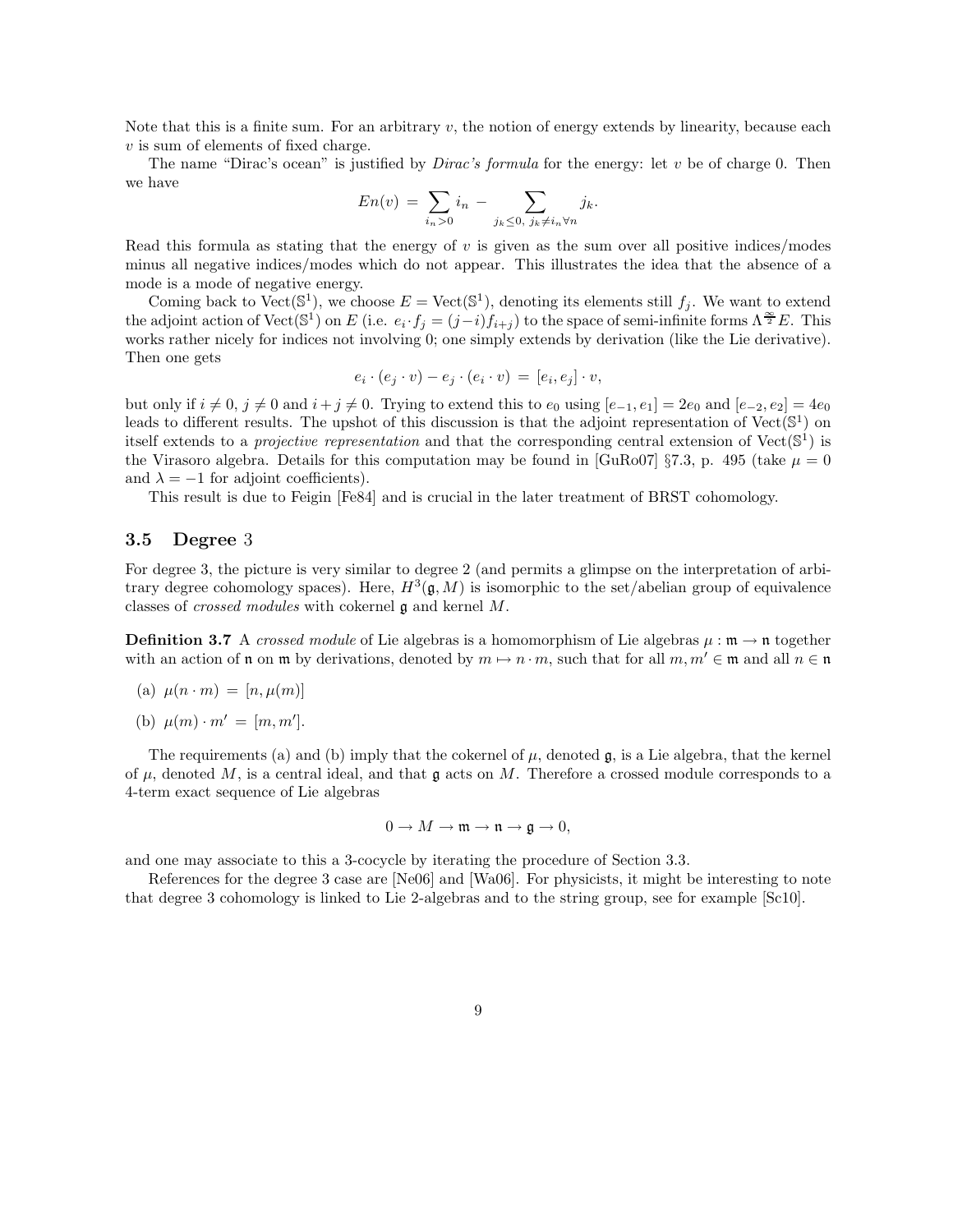# 4 Main computational methods

In order to compute cohomology spaces, it may help to know how these space decompose in case  $\mathfrak g$ decomposes, or M decomposes.

Proposition 4.1 (coefficient sequence: M decomposes) Let

$$
0 \to M' \to M \to M'' \to 0
$$

be a short exact sequence of g-modules. Then there is a long exact sequence in cohomology

$$
\ldots \to H^i(\mathfrak{g},M'') \to H^{i+1}(\mathfrak{g},M') \to H^{i+1}(\mathfrak{g},M) \to H^{i+1}(\mathfrak{g},M'') \to \ldots.
$$

sketch of proof: this is the long exact sequence which holds for all Ext-functors, see for example [CaEi56], [We94]. In our case, one may show that the short exact coefficient sequence induces a short exact sequence of complexes

$$
0 \to C^*(\mathfrak{g}, M') \to C^*(\mathfrak{g}, M) \to C^*(\mathfrak{g}, M'') \to 0,
$$

and then apply the usual construction of the connecting homomorphism.  $\Box$ 

Theorem 4.2 (Hochschild-Serre spectral sequence:  $\mathfrak g$  decomposes) Let

$$
0 \to \mathfrak{h} \to \mathfrak{g} \to \mathfrak{q} \to 0
$$

be a short exact sequence of Lie algebras and M be a  $\mathfrak g$ -module. There exists a spectral sequence

$$
\{E^{p,q}_r, d^{p,q}_r: E^{p,q}_r \to E^{p+r,q-r+1}_r\}
$$

such that

$$
(i) E_1^{p,q} = H^q(\mathfrak{h}, C^q(\mathfrak{q},M)),
$$

$$
(ii)\ \ E_2^{p,q}=H^p(\mathfrak{q},H^q(\mathfrak{h},M)),
$$

$$
(iii) \ \{E^{p,q}_r\} \Rightarrow H^*(\mathfrak{g},M).
$$

This theorem admits intermediate results for subalgebras which are not ideals. It has been used by Hochschild and Serre to compute cohomology using a reductive subalgebra. The original reference is [HoSe52], but see also [Fu86]. For explanations about spectral sequences, the interested reader may consult [We94].

Theorem 4.3 (inner gradings:  $\frak{g}$  decomposes) Suppose  $\frak{g}$  possesses a grading element  $e_0$ , i.e.

$$
\mathfrak{g} = \bigoplus_{i \in \mathbb{Z}} \mathfrak{g}_i, \quad \mathfrak{g}_l = \{x \in \mathfrak{g} \, | \, [e_0, x] = lx\}.
$$

Then all cochain spaces are graded and the inclusion  $C_0^*(\mathfrak{g}) \subset C^*(\mathfrak{g})$  induces an isomorphism in cohomology.

sketch of proof: for an inner grading, one has formulae like in Cartan calculus:

$$
i_{e_0} \circ d + d \circ i_{e_0} \, = \, l \, \mathrm{id}
$$

holds on the subcomplex  $C_l^*(\mathfrak{g})$  of cochains of degree l. Therefore one may construct a contracting chain homotopy for all subcomplexes with  $l \neq 0$ .

The theorem admits generalizations to more grading elements and to non-trivial modules. For this and a full proof, consult [Fu86] (theorem 1.5.2).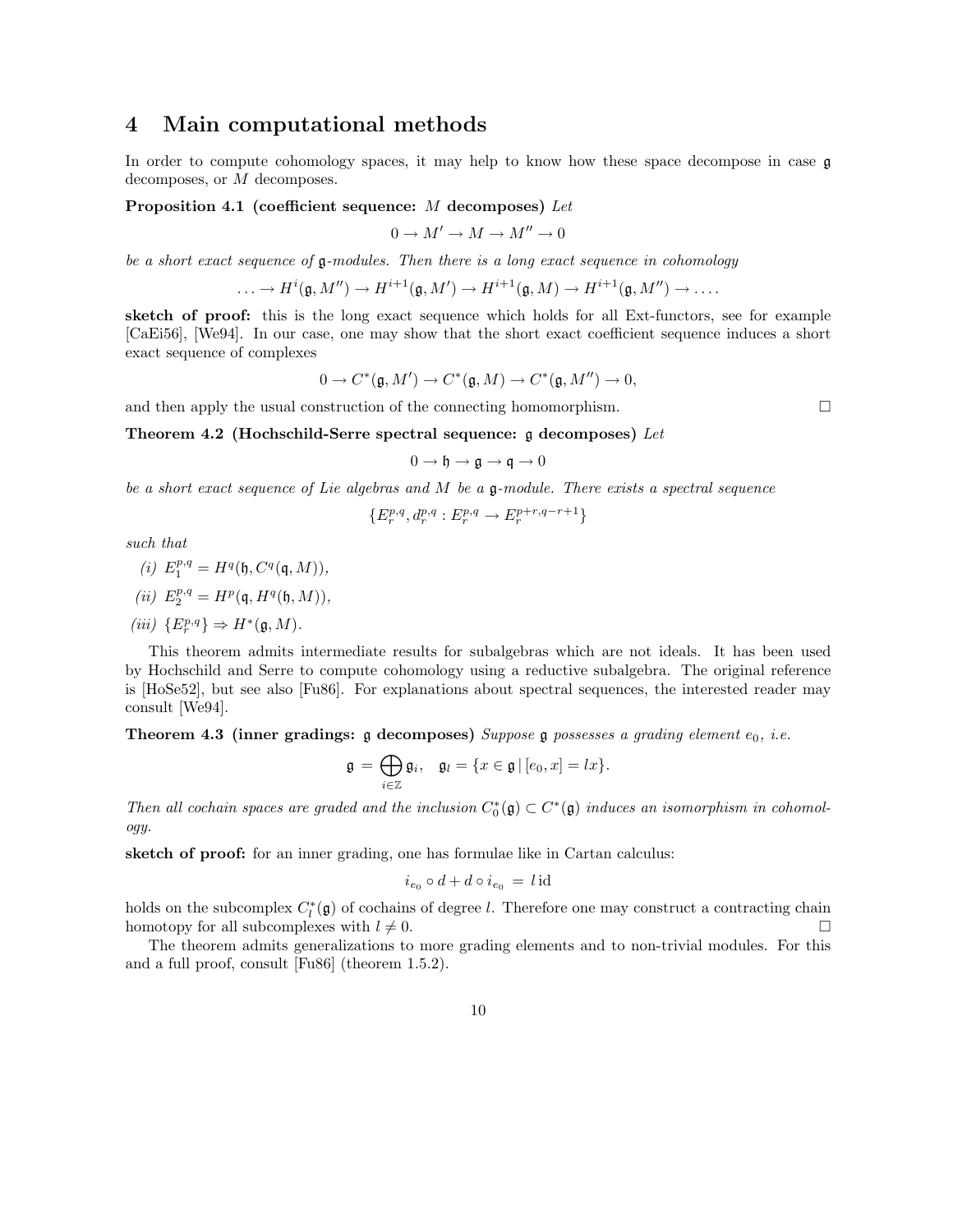# 5 Some results for finite dimensional Lie algebras

#### 5.1 g complex semi-simple

**Proposition 5.1 (Whitehead's Lemmas)** Let  $\mathfrak{g}$  be complex semi-simple, and M be a finite-dimensional g-module. Then

$$
H^1(\mathfrak{g}, M) = \{0\}, \text{ and } H^2(\mathfrak{g}, M) = \{0\}.
$$

The proof of this proposition may be found in Section 3.12 of [Va84].

Proposition 5.2 Let  $\mathfrak g$  be complex semi-simple. Then

$$
H^3(\mathfrak{g},M)\,\cong\,\mathbb{C}^l,
$$

where l is the number of simple factors contained in g. For each simple factor with Killing form  $\langle, \rangle$ , the 3-cocycle  $\langle , \cdot | , \cdot \rangle$  generates the corresponding factor in  $\mathbb{C}^l$ .

**Theorem 5.3** Let  $\mathfrak g$  be complex semi-simple. Then  $H^*(\mathfrak g, \mathbb C)$  is an exterior algebra in odd generators.

sketch of proof: let  $G^c$  be a compact form of a connected Lie group G corresponding to g. Then we have by Cartan's Theorem

$$
H^*(\mathfrak{g},\mathbb{C})\,\cong\, H^*_{\mathrm{dR}}(G^c,\mathbb{C}).
$$

The latter is known to be a graded Hopf algebra, and by the Milnor-Moore Theorem, it would be infinite dimensional, if it contained even generators.

For a full proof, see, for example, Example 3, II.12, p. 143 in [FHT01].

**Theorem 5.4** Let  $\mathfrak g$  be complex semi-simple (or even reductive). Let M be a finite dimensional, semisimple g-module such that  $M^{\mathfrak{g}} = \{0\}$ . Then

$$
H^n(\mathfrak{g}, M) = \{0\} \quad \forall n \ge 0.
$$

For a proof, see [HoSe52].

#### 5.2 g nilpotent

Let  $\mathfrak g$  be a nilpotent Lie algebra of dimension n. Denote by  $b_i(\mathfrak g)$  the integer dim  $H^i(\mathfrak g,k)$ .

Theorem 5.5 (Dixmier, 1955)

$$
b_i(\mathfrak{g}) \ge 2, \quad \forall \ 1 \le i \le n-1.
$$

This is only one of the first bounds on the cohomology of nilpotent Lie algebras. It shows that where simple Lie algebras have "few" cohomology, nilpotent Lie algebras have "huge" cohomology. One motivation for finding more and more precise bounds for the cohomology of nilpotent Lie algebras is the

#### Toral rank conjecture (Halperin)

$$
\sum b_i(\mathfrak{g}) \geq 2^d,
$$

where  $d$  is the dimension of the center of  $\mathfrak{g}$ .

For more information about this branch of mathematics, we refer to [DeSi88].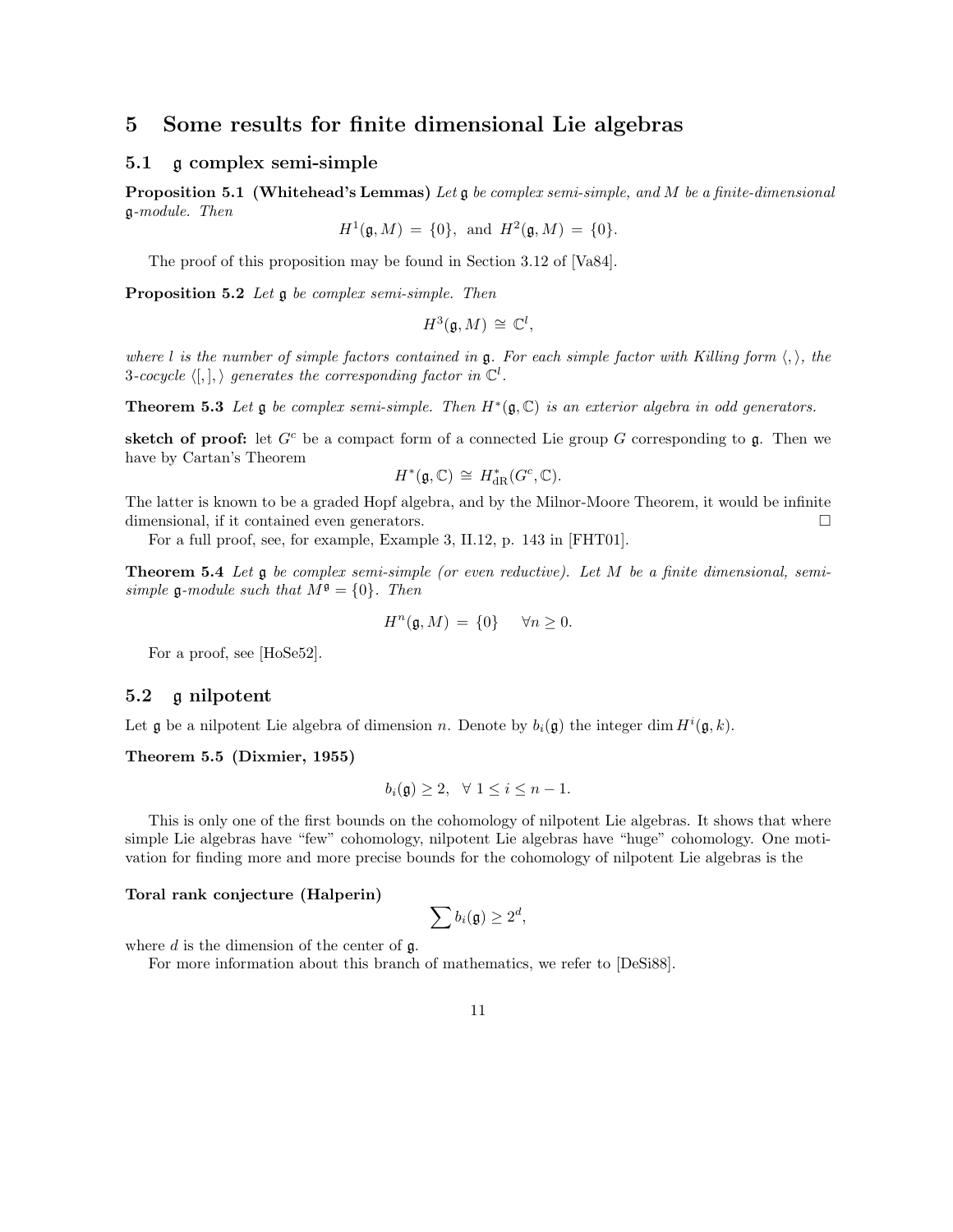#### 5.3 Another famous result

**Theorem 5.6 (Kostant)** Let  $\mathfrak g$  be a semi-simple Lie algebra with root decomposition  $\mathfrak g = \mathfrak n_+ \oplus \mathfrak h \oplus \mathfrak n_-$ . Let V be an irreducible, finite-dimensional, highest weight g-module of highest weight  $\lambda$ .

Then  $H^k(\mathfrak{n}_+, V)$  splits (as a  $\mathfrak{g}\text{-module}$ ) into the direct sum of 1-dimensional modules of multiplicity one. The corresponding weights are exactly all elements of the form  $w(\lambda + \delta) - \delta$ , where w is any Weyl group element of length k (and  $\delta$  denotes the half sum of the positive roots).

For a proof and applications, see [Ko61]. Actually, this theorem permits an algebraic proof of the Borel-Weil-Bott theorem which realizes representations of semi-simple Lie groups as spaces of sections of bundles over complex manifolds. This line of thoughts still inspires many authors and has been generalized to infinite dimensional Lie algebras, see for example [Ku02] or [Ne01].

### 6 BRST cohomology

BRST = quantization procedure of a classical system with constraints by introducing odd variables ("ghosts")

Standard references are [Fe84], [FGZ86] and [KoSt87]. Here we followed very closely [KoSt87]. For some more recent development in this direction, see [Se99].

#### 6.1 Review of symplectic reduction

Let X be a symplectic manifold. Let G act on X such that there is a moment map  $\varphi: X \to \mathfrak{g}^*$ . The map  $\varphi$  gives rise to a map  $\delta : \mathfrak{g} \to \text{Fun}(X)$  setting

$$
\delta(\xi)(x) := \varphi(x)(\xi)
$$

for all  $\xi \in \mathfrak{g}$  and all  $x \in X$ .

The Marsden-Weinstein (symplectic) reduction proceeds then as follows: first take the inverse image under the moment map of a regular value, then divide out the group action.

$$
C := \varphi^{-1}(0), \quad B := C/G,
$$

provided 0 is a regular value.

#### 6.2 Reformulation in cohomological terms

Suppose that  $C$  is a submanifold (for example, if 0 is a regular value) and suppose further that  $C$ corresponds to an ideal  $I$  in  $\text{Fun}(X)$  via

$$
Fun(C) = \operatorname{Fun}(X) / I.
$$

By definition of C, for all  $\xi \in \mathfrak{g}$ ,  $\delta(\xi)$  vanishes on C, and therefore  $\delta(\xi) \in I$ . Suppose I is generated by these elements, i.e.

$$
I = \operatorname{Fun}(X)\delta(\mathfrak{g}).
$$

Then we obtain

$$
Fun(C) = \text{Fun}(X) / \delta(\mathfrak{g}) \text{Fun}(X),
$$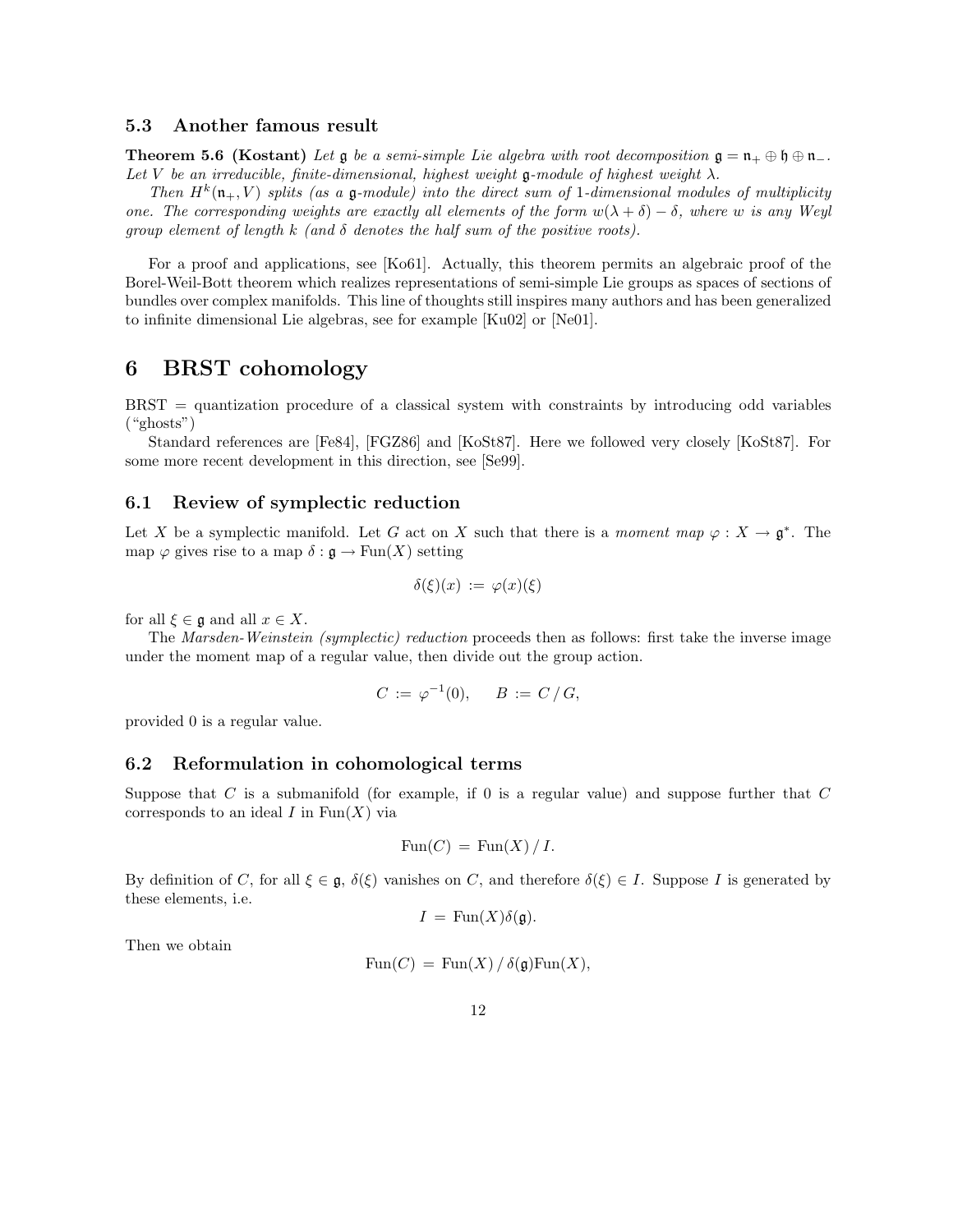i.e. Fun(C) is the space of *coinvariants* under  $\mathfrak{g}$ , acting via  $\delta$ .

Next  $B = C/G$ , and we therefore get

$$
Fun(B) = Fun(C)^{G},
$$

i.e.  $\text{Fun}(B)$  is the space of *invariants* under the G-action.

Now consider  $\Lambda \mathfrak{g} \otimes \text{Fun}(X)$ . This is a superalgebra (as tensor product of a superalgebras and an ordinary algebra). Define a superderivation  $\delta$  (extending the above map  $\delta$ ) on it by

$$
\left\{\begin{array}{rcl}\delta(\xi \otimes 1) & = & 1 \otimes \delta(\xi) \\
\delta(1 \otimes f) & = & 0\n\end{array}\right.
$$

This defines in fact the Koszul differential on  $\Lambda \mathfrak{g} \otimes \text{Fun}(X)$ , and we obtain the Koszul complex. By construction, we have

$$
H^0_\delta(\Lambda \mathfrak{g} \otimes \mathrm{Fun}(X)) = \mathrm{Fun}(X) / \delta(\mathfrak{g}) \mathrm{Fun}(X).
$$

Adding the Lie algebra cohomology, we obtain

$$
\Lambda^p \mathfrak{g}^* \otimes \Lambda^q \mathfrak{g} \otimes \text{Fun}(X) \xrightarrow{\delta} \Lambda^p \mathfrak{g}^* \otimes \Lambda^{q+1} \mathfrak{g} \otimes \text{Fun}(X)
$$
\n
$$
\downarrow^d
$$
\n
$$
\Lambda^{p+1} \mathfrak{g}^* \otimes \Lambda^q \mathfrak{g} \otimes \text{Fun}(X)
$$

We have  $\delta^2 = 0$ ,  $d^2 = 0$ ,  $\delta \circ d = d \circ \delta$ , and therefore a *double complex*. The total differential

$$
D = d + (-1)^p 2\delta
$$

is called the (classical) BRST differential.

The above superalgebra also carries a super Poisson bracket - it comes from identifying it with the associated graded algebra of a filtered Clifford algebra. (Details can be found in [KoSt87] p. 65.) This is also the meaning of fermionic quantization here  $!$  Actually,  $D$  can be expressed as the super Poisson bracket with some element Θ:

$$
D = \{\Theta, -\}.
$$

The element  $\Theta$  arises as follows. Define the 3-form  $\Omega$  by

$$
\Omega(x, y, z) := -\frac{1}{2}(x, [y, z]).
$$

This can be defined for any quadratic Lie algebra  $a, (.)$  denoting the quadratic form. We have seen in 5.1 that for a semi-simple Lie algebra  $\mathfrak a$  and (,) its Killing form, these elements give generators of  $H^3$ .

In our context, we will later take  $\mathfrak{a} = \mathfrak{g} \times \mathfrak{g}^*$ . Disposing of a *non-degenerate* quadratic form, one can identify chains and cochains on  $a$ , and any element gives a 1-cochain. Now one easily verifies

$$
dx(y, z) = (2i_x \Omega)(y, z)
$$

for all  $x, y, z \in \mathfrak{a}$ , therefore in our context the Lie algebra differential d may be identifies with the Poisson bracket by Ω:

$$
d = \{\Omega, -\}
$$

The element  $\Theta$  is therefore simply

 $\Theta = \Omega \otimes 1 + \delta$ .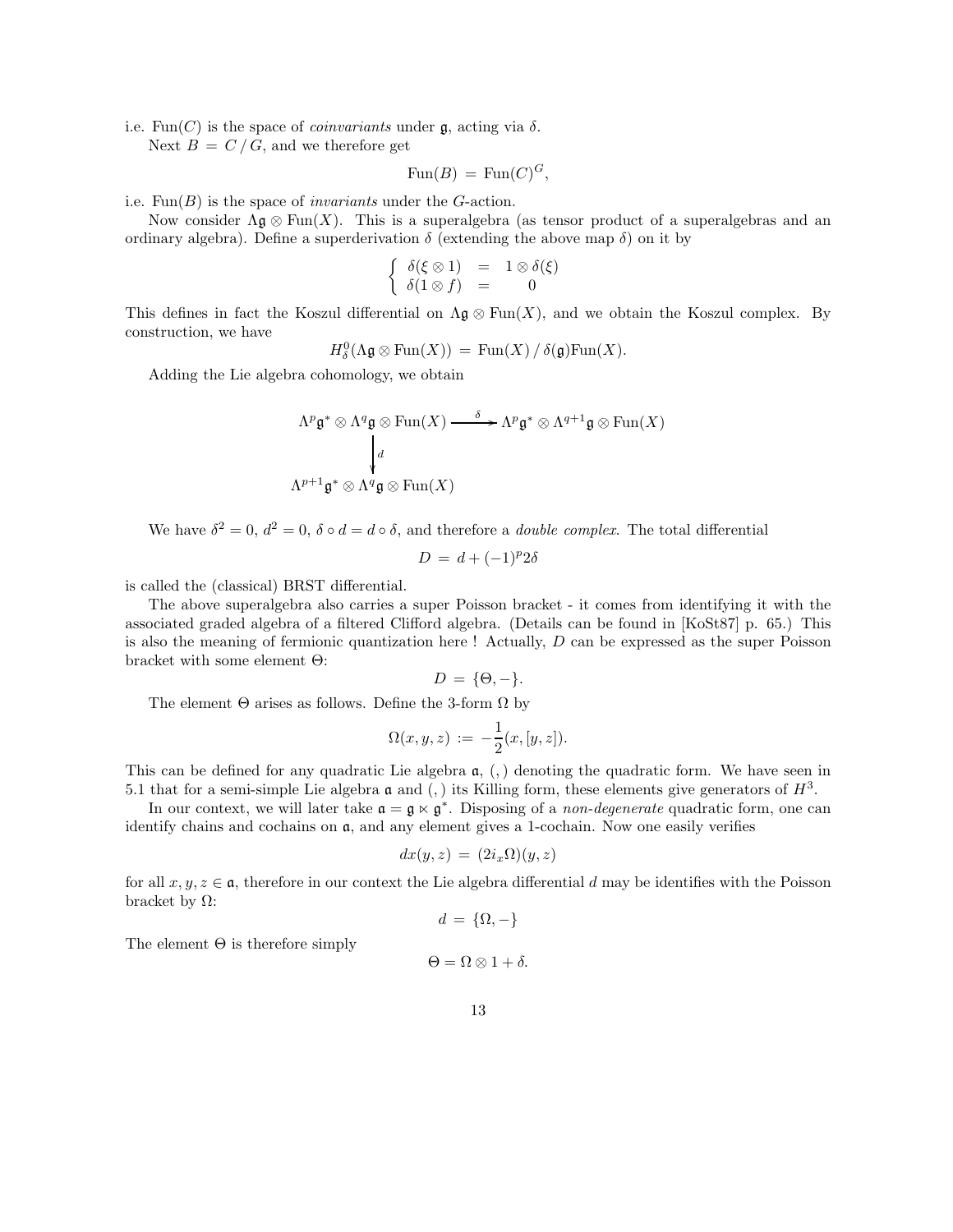#### 6.3 BRST quantization

Suppose the quantization of  $\text{Fun}(X)$  as operators on some graded vector space  $\mathbb T$  is known. The BRST procedure prescribes how to extend this to  $\Lambda(\mathfrak{g} \oplus \mathfrak{g}^*) \otimes \text{Fun}(X)$  such that  $\Lambda(\mathfrak{g} \oplus \mathfrak{g}^*)$  is quantized as the Clifford algebra for the quadratic vector space

$$
\mathfrak{a}\,:=\,\mathfrak{g}\ltimes\mathfrak{g}^*
$$

and such that the above element  $\Theta$  becomes quantized to an operator  $\mathbf{Q}: \mathbb{T}^k \to \mathbb{T}^{k+1}$  with  $\mathbf{Q}^2 = 0$ .

More precisely, instead of  $\mathbb{T}$ , one takes the tensor product of  $\mathbb{T}$  with the either a standard Clifford module (for finite dimensional  $\mathfrak{g}$ ) or the fermionic Fock space of Section 3.4 (for infinite dimensional  $\mathfrak{g}$ ). Both the quantization of Fun(X) and the Clifford algebra of  $\mathfrak{g} \oplus \mathfrak{g}^*$  then acts on their respective tensor factor.

In terms of the filtration on the Clifford algebra  $C(\mathfrak{a})$ , the element  $Q \in C_1^3(\mathfrak{a})$  is chosen such that  $\arg Q = \frac{1}{2}\Omega$ , i.e. their classes modulo  $C_1^1(\mathfrak{a})$  coincide. (Here the upper index is the length filtration (induced from the graduation of the tensor algebra), the lower index is the  $\mathbb{Z}_2$ -graduation (induced from the  $\mathbb{Z}_2$ -graduation of the tensor algebra).) This is the part corresponding to  $\Omega$ . The quantum analogue of  $\delta$  is called  $\tau$ . As before, we put

$$
\mathbf{Q} \,:=\, Q \otimes \mathrm{id} + \tau.
$$

The BRST space, i.e. the space of true physical states, is then just  $H_Q^0(\mathbb{T})$ , and the elements of  $\text{Fun}(B)$ act by construction on it as operators. This works well for a finite dimensional Lie algebra (content of Sections 2 to 6 in [KoSt87]).

For an infinite dimensional Lie algebra  $\mathfrak{g}$ , the identity  $Q^2 = 0$  may fail to be true. This is due to an anomaly arising in quantization – the mechanism was explained in a nutshell in Section 3.4. Kostant and Sternberg introduce the necessary machinery to tackle the infinite dimensional case, to express the anomaly/cocycle, and find a way around  $Q^2 \neq 0$ . Namely, adding the negative of the class of the central extension to the differential, the anomaly vanishes (see p. 88 of loc. cit.).

### References

- [Bre93] G. Bredon, Topology and geometry. Graduate Texts in Mathematics, 139. Springer-Verlag, New York, 1993
- [CaEi56] H. Cartan, S. Eilenberg, Homological Algebra. Princeton University Press 1956
- [DeSi88] C. Deninger, W. Singhof, On the cohomology of nilpotent Lie algebras. Bull. Soc. Math. France 116 (1988), no. 1, 3–14
- [Di55] J. Dixmier, Cohomologie des algèbres de Lie nilpotentes. Acta Sci. Math. Szeged 16 (1955) 246–250
- [Fe84] B. L. Feigin, Semi-infinite homology of Lie, Kac-Moody and Virasoro algebras. Uspekhi Mat. Nauk 39, no. 2 (1984) 195–196
- [FeTs89] B. L. Feigin, B. L. Tsygan, Riemann-Roch theorem and Lie algebra cohomology. I. Proceedings of the Winter School on Geometry and Physics (Srni, 1988). Rend. Circ. Mat. Palermo (2) Suppl. No. 21 (1989) 15–52